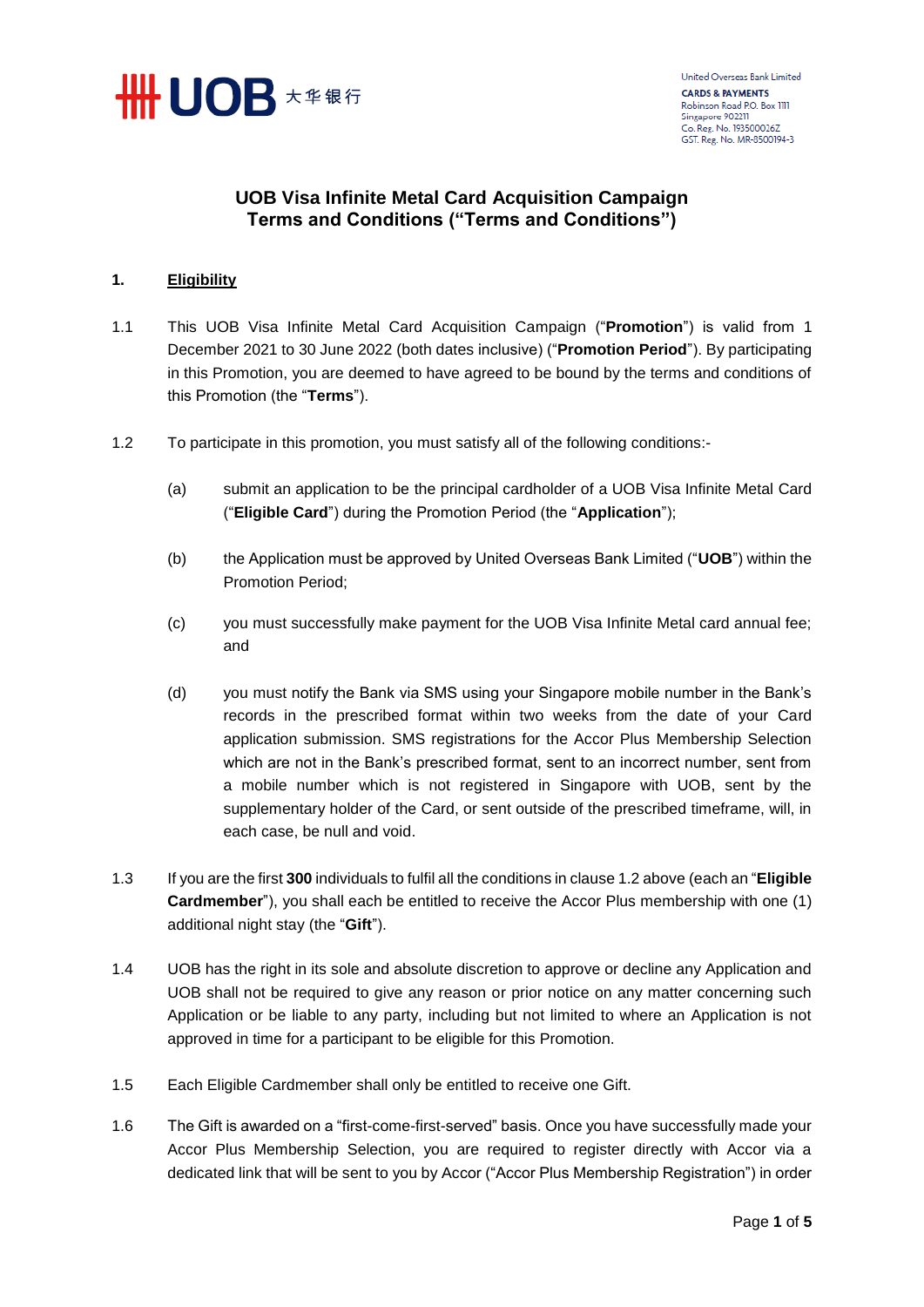

United Overseas Bank Limited **CARDS & PAYMENTS** Robinson Road P.O. Box 1111 Singapore 902211 Co. Reg. No. 193500026Z GST. Reg. No. MR-8500194-3

to activate and receive your membership. Upon successful submission of your Accor Plus Membership Registration, Accor will send you an email confirmation to confirm your registration (the "Accor Email Confirmation") within approximately 2 business days from the date of your Accor Plus Membership Registration. The Accor Email Confirmation will contain details as to how you can access your Accor Plus Membership account and benefits arising thereunder.

- 1.7 Without limiting the generality of the above, the following persons shall not be eligible to participate in this Promotion:
	- (a) Existing principal cardholders of the Eligible Card;
	- (b) Individuals who have cancelled their Eligible Card accounts within six (6) months prior to the start of the Promotion Period;
	- (c) Eligible Cardmembers whose Eligible Card account(s) is/are voluntarily or involuntarily suspended, cancelled, closed or terminated anytime during the Promotion Period and for the avoidance of doubt, termination of a supplementary cardholder's Eligible Card account will not by itself disqualify the principal cardholder of the Eligible Card from participating in the Promotion;
	- (d) Eligible Cardmembers whose Eligible Card account(s) is/are not active, valid, subsisting or in good standing or which are otherwise determined by UOB at its discretion as being delinquent or unsatisfactorily conducted;
	- (e) individuals who are mentally unsound, facing legal incapacity or is incapable of handling their affairs, deceased, insolvent, bankrupt or have any legal proceedings (or any threat) of any nature instituted against them; or
	- (f) anyone whom UOB may decide to exclude, at its discretion, without any reason or prior notice at any time.

## **2. General**

- 2.1 The Gift is not transferable or exchangeable (whether in part or in full) for cash, credit or otherwise.
- 2.2 Use of the Gift is subject to the terms and conditions of the participating merchant providing the relevant products and/or services. The Eligible Cardmember shall be solely responsible for complying with any such terms and conditions as may be imposed by the participating merchant.
- 2.3 No payment or compensation whether in cash, credit or kind shall be made for any Gift which has expired or is lost, misplaced, defaced, stolen, been tampered with, misdirected or damaged, or which has been forfeited (as the case may be).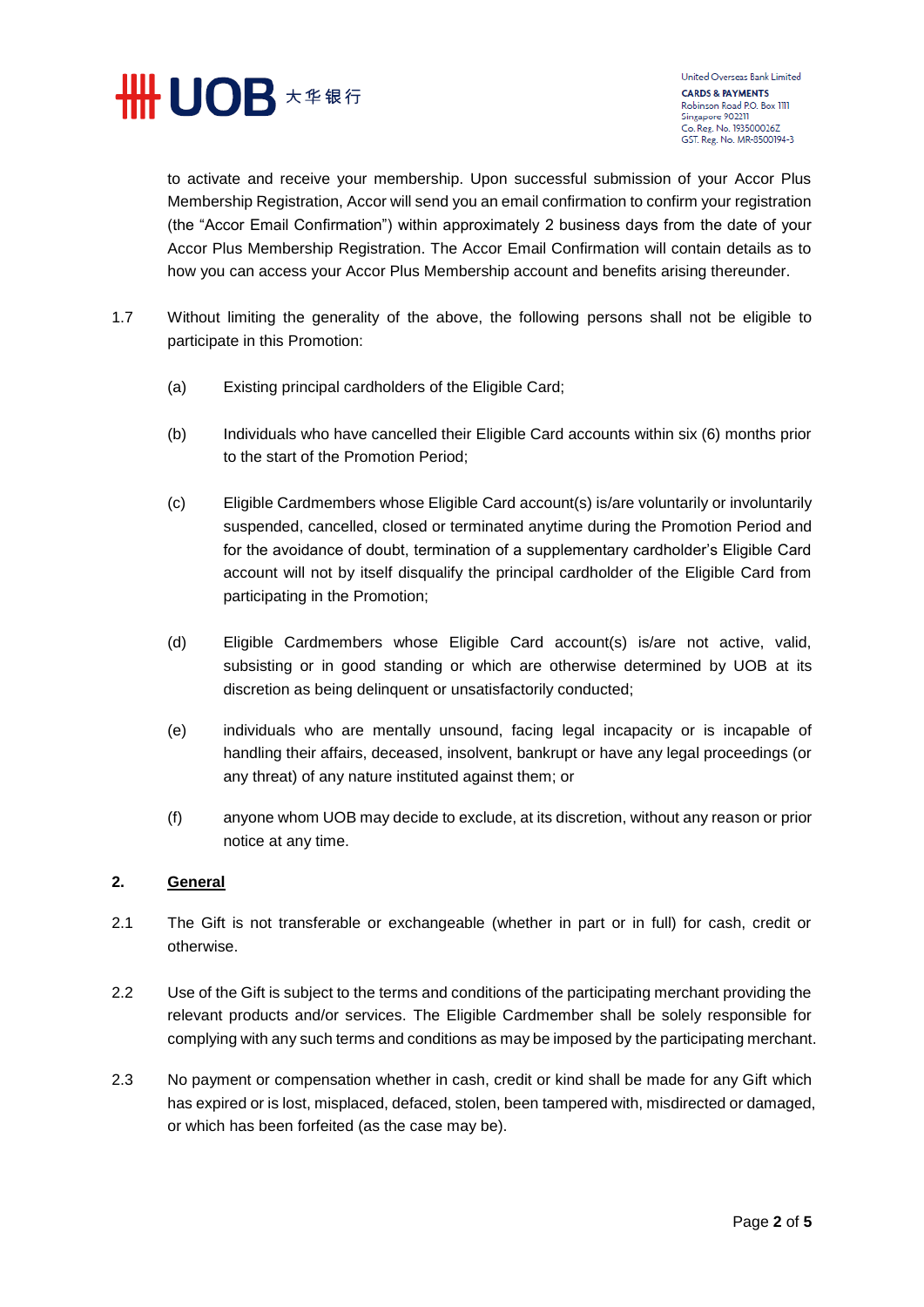

United Overseas Bank Limited **CARDS & PAYMENTS** Robinson Road P.O. Box 1111 Singapore 902211 Co. Reg. No. 193500026Z GST. Reg. No. MR-8500194-3

- 2.4 If, at any time, UOB determines at its sole and absolute discretion that any of the eligibility criteria in this Promotion was not or has not been complied with, UOB reserves the right to recover, revoke or forfeit all or any part of the Gift.
- 2.5 UOB reserves the right to select substitute Eligible Cardmembers to replace an initial Eligible Cardmember that is subsequently found to be ineligible or disqualified or not entitled to participate in this Promotion.
- 2.6 Participation in the Promotion is subject to these Terms and Conditions herein. Participants are deemed to have accepted these Terms and Conditions when they participate in the Promotion.
- 2.7 UOB reserves the right, at its discretion, at any time, without notice or assigning any reason thereof, to replace or substitute the Gift with any other gift of equal value selected by UOB in its sole discretion.
- 2.8 UOB is not the supplier of the Gift and the products and/or services provided by the participating merchant in this Promotion. Accordingly, UOB does not assume any liability or responsibility for, and will not be liable or responsible for, any defect, quality, merchantability, the fitness for purpose or any other aspect of the Gift; or for the acts or defaults of the participating merchant or the goods/services offered in connection with this Promotion. In addition, to the fullest extent permitted by law, UOB does not assume any liability or responsibility for, and will not be liable or responsible for, any injury, loss or damage whatsoever or for any charge, cost or expense of any kind whatsoever suffered or incurred as a result of or in connection with the Promotion, the redemption or usage of the Gift or the goods / services offered in connection with this Promotion.
- 2.9 UOB is not an agent of the merchant of the Gift or the goods and services provided in the Promotion. Any dispute about the same must be resolved directly with merchant of the Gift.
- 2.10 The terms and conditions under the prevailing UOB Cardmember Agreement will continue to be binding on all participants and is to be read together with these Terms and Conditions. In the event of any inconsistency between these Terms and Conditions and the UOB Cardmember Agreement, these Terms and Conditions shall prevail only to the extent of such inconsistency.
- 2.11 UOB shall not be responsible or liable:-
	- (a) for any losses, damages or otherwise suffered by any person if it is unable to perform its obligations under these Terms and Conditions, due directly or indirectly to the failure of the merchant establishments, merchant acquirer, telecommunication authorities or service provider or such other third party which maybe engaged for this Promotion, any machine or communication or computer system, industrial dispute, war, act of God, or anything outside the control of UOB;
	- (b) any failure or delay in the transmission or receipt of evidence of bill/sale transactions by any card associations, acquiring merchants for the foregoing, merchants, postal or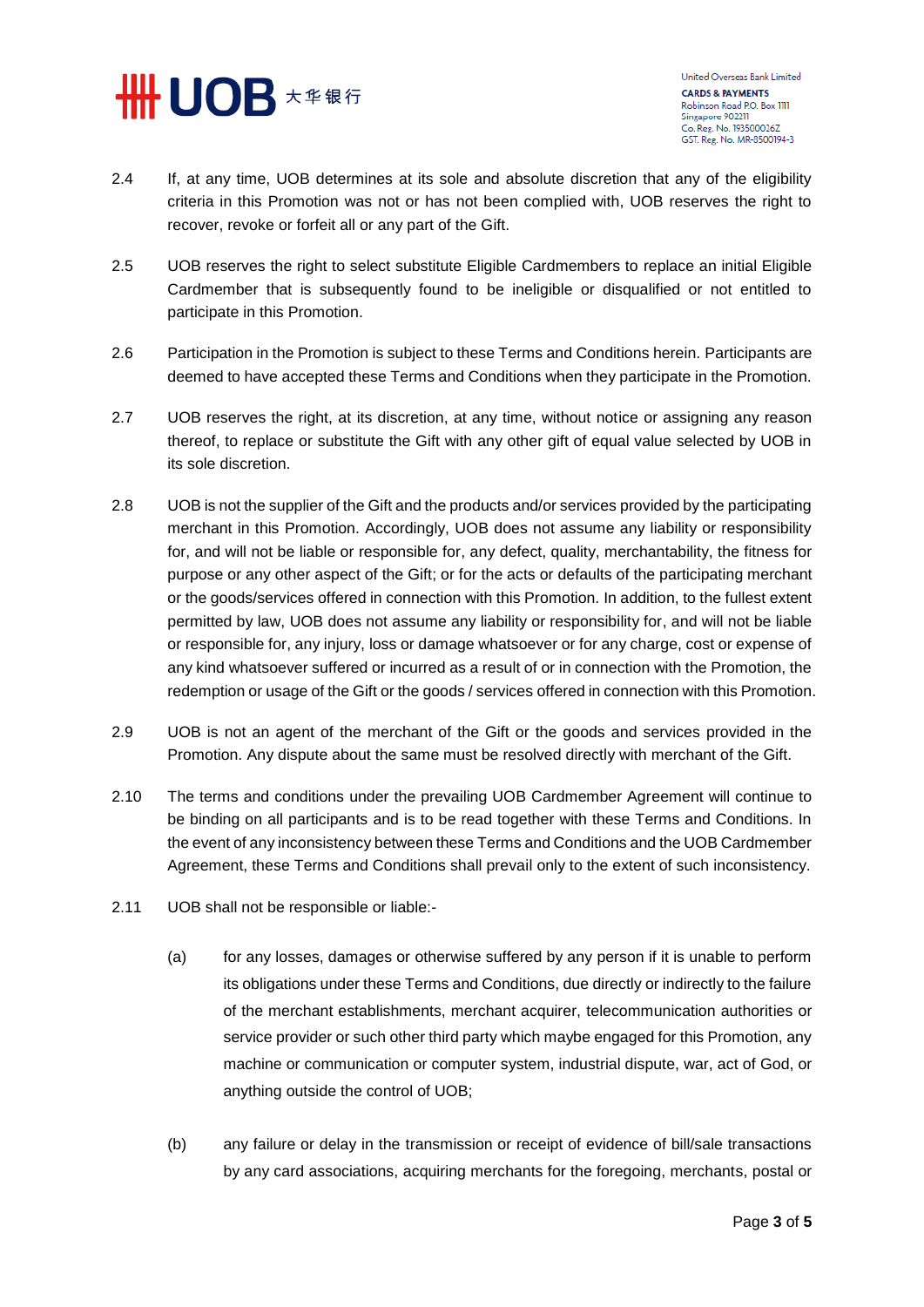

United Overseas Bank Limited **CARDS & PAYMENTS** Robinson Road P.O. Box 1111 Singapore 902211 Co. Reg. No. 193500026Z GST. Reg. No. MR-8500194-3

telecommunication authorities/provider or any other parties which may result in a transaction made by a participant being omitted (whether from being posted to his Eligible Card account and/or captured in UOB's system or otherwise);

- (c) for any failure or delay in the transmission or receipt of an application for the Eligible Card and which may result in an individual not being able to apply for the Eligible Card and therefore not being able to participate in this Promotion;
- (d) for any breakdown or malfunction in any computer system or equipment; or
- (e) for any costs, losses, damages, claims, expenses and/or injuries of any person howsoever incurred or suffered.
- 2.12 Notwithstanding anything in these Terms and Conditions, UOB may, at any time, vary, modify, add or delete any of these Terms and Conditions, including, but not limited to, terminating or withdrawing the Promotion on or amending the duration of the Promotion or the eligibility criteria, without giving any reason, prior notice and/or assuming any liability to any party and UOB shall not be liable to pay any compensation or enter into any correspondence in connection with the same and all participants shall be bound by these amendments or variations.
- 2.13 UOB has the absolute right and unfettered discretion to make decisions on all matters relating to or in connection with the Promotion. UOB's decisions on all matters relating to this Promotion shall be final, conclusive and binding on all parties concerned and no payment or compensation will be given or paid by UOB to any person. UOB shall not be obliged to give any reason or prior notice or enter into any correspondence with any person on any matter relating to the Promotion and/or the Gift and no appeal, correspondence or claims will be entertained.
- 2.14 By participating in the Promotion, participants are deemed to have consented to the collection, use and disclosure of his personal data by UOB, the organisers, sponsors, promoters, merchants, vendors and/or their respective contractors for the purposes of the Promotion including verifying the eligibility of the participant, contacting the participant by telephone, mobile phone, email, letter or SMS regarding the Promotion, and all other purposes incidental to the Promotion.
- 2.15 While all information provided here is believed to be correct at the time of publishing, UOB makes no representation or warranty whether express or implied, and accepts no responsibility or liability for its completeness or accuracy.
- 2.16 In the event of any inconsistency or discrepancies between these Terms and Conditions and any advertising, publicity, brochure, marketing or promotional material or other materials relating to or in connection with the Promotion, these Terms and Conditions shall prevail to the extent of such inconsistency.
- 2.17 This Promotion is not valid with other promotions unless otherwise expressly specified.